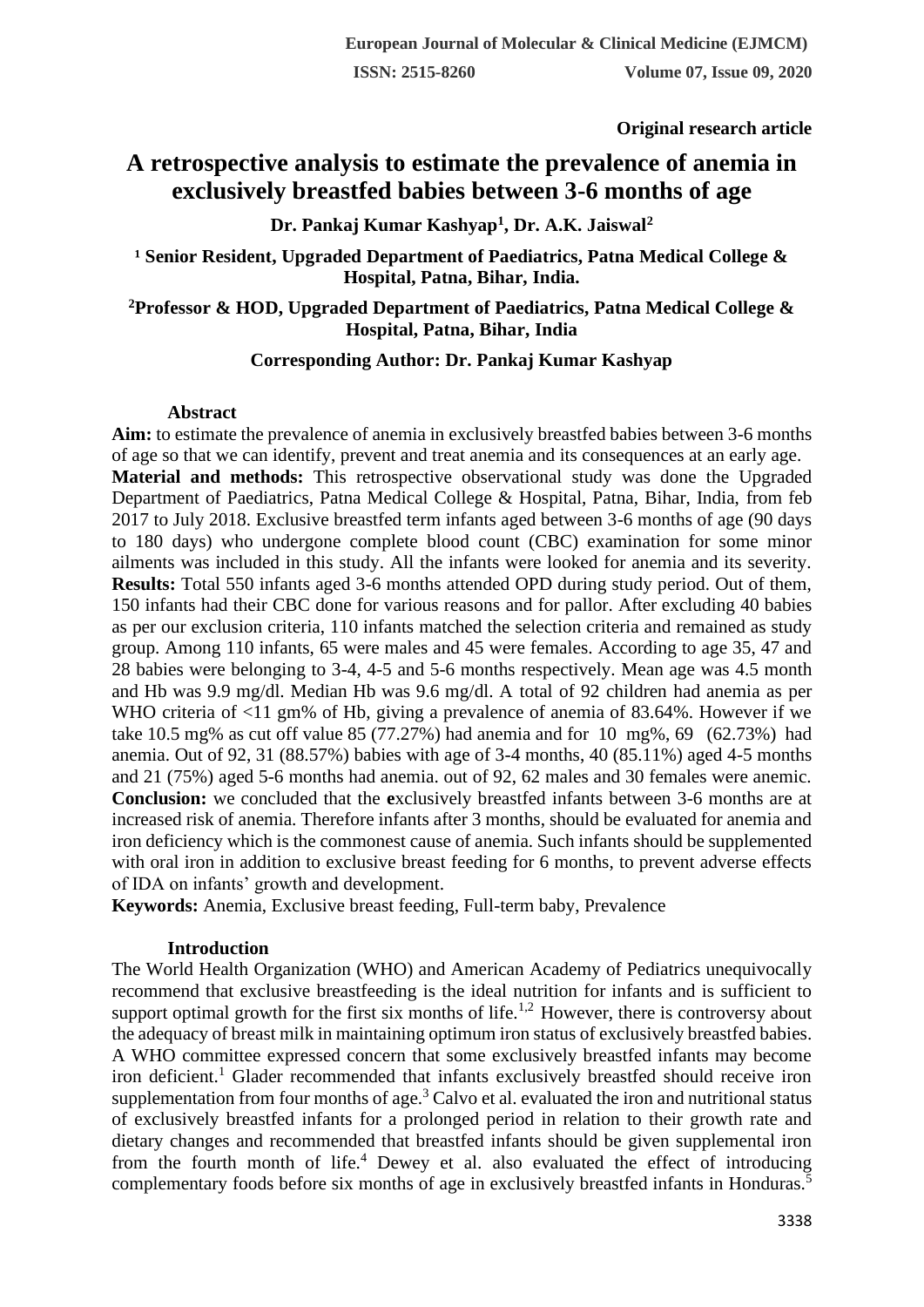**ISSN: 2515-8260 Volume 07, Issue 09, 2020**

They recommended iron drops for breastfed infants with birth weights between 2500 g and 3000 g. But McMillan et al. reported that term breastfed infants did not need supplemental iron until the birth weight tripled, which occurred at about 12 months of age.<sup>6</sup> Similarly Owen et al. found that infants breastfed until 20 weeks of life, had sufficient iron stores at 6 months of age.<sup>7</sup> Zavaleta et al. reported an interesting observation that maternal anemia did not affect breast milk iron or lactoferrin concentration at birth and during early lactation.<sup>8</sup> The transfer of iron from the mother to the fetus is supported by a substantial increase in maternal iron absorption and is regulated by the placenta when the receptors for iron located on the apical surface of placental syncytiotrophoblast gradually increases near term. The capacity of this system may be inadequate to maintain iron transfer to the fetus when the mother is iron deficient. Maternal iron deficiency during pregnancy may hamper the development of fetal iron stores prior to birth, and perhaps well into the first year of life also and therefore increasing the risk of anemia during infancy. This has adverse consequences on the neurological development of these infants. Iron deficiency anemia in pregnancy leads to decreased placental weight and significantly reduced number of placental cotyledons and thus is a risk factor for preterm delivery, intra uterine growth retardation and low birth weight and neonatal mortality. However mounting evidences suggest that even though infants of anemic mothers are born with adequate birth weight, they have low iron stores and are more likely to develop anemia.<sup>9-11</sup> In fact, the infants risk of having low hemoglobin when their birth weight was normal (>2500g) but mother was anemic  $\langle \langle 11gm/dl \rangle$  was greater than the infants who had a low birth weight  $\langle \langle 2500g \rangle$  and were born to non-anemic mother $(>11g/dl)$ . So the present study was conducted to estimate the prevalence of anemia in exclusively breastfed babies between 3-6 months of age so that we can identify, prevent and treat anemia and its consequences at an early age.

### **Material and methods**

This retrospective observational study was done the Upgraded Department of Paediatrics, Patna Medical College & Hospital, Patna, Bihar, India, from feb 2017 to July 2018, after taking the approval of the protocol review committee and institutional ethics committee.

#### **Inclusion criteria**

Exclusive breastfed term infants aged between 3-6 months of age (90 days to 180 days) who attended OPD of the hospital and had undergone complete blood count (CBC) examination for some minor ailments. According to AAP, CBC is not advised routinely in all infants unless there is clinical suspicion of anemia and risk factors for anemia. So CBC was not done for all infants but done for those who presented with pallor and some illnesses.<sup>12</sup>

### **Exclusion criteria**

Children born prematurly, intrauterine growth retarded babies, those with repeated infections, severe infections, babies with supplements, bottle feeds and haemoglobinopathies were excluded from the study.

#### **Methodology**

The patients' data and Hb levels were collected from the hospital software. All the infants were looked for anemia and its severity. Since, there is no established cut off available for hemoglobin concentration to diagnose anemia in infants <6 months, the WHO definition of anemia for infants above 6 months, i.e. hemoglobin concentration <11 gm/dl was used to diagnose anemia for babies between 3-6 months and it was also used to assess for severity; severe  $\langle 7 \text{ mg/dl}$ , moderate 7.00-8.9 mg/dl and mild 9.00-10.9 mg/dl.<sup>13,14</sup> In addition, the cutoff values suggested by Domelloff et al (<10.5 mg/dl) and Lonnerdal et al (<10 mg/dl) were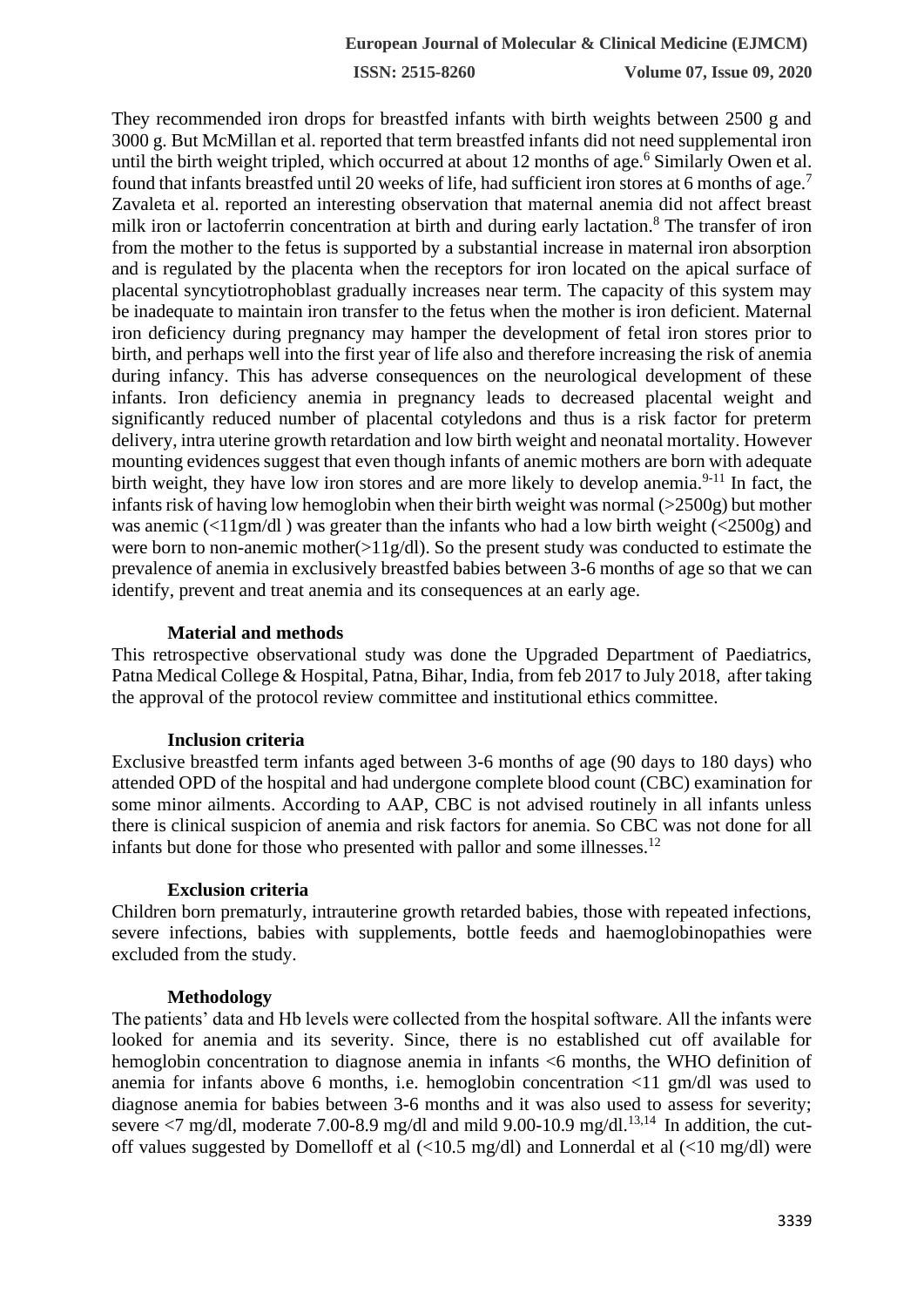also used.<sup>15,16</sup> So the infants were assessed for all 3 cut-off values i.e.  $\langle 10 \text{ mg mg/dl}, \langle 10.5 \rangle$ mg/dl and  $\langle 11 \text{ mg/dl}$ .

## **Results**

Totally 550 infants aged 3-6 months attended OPD during study period. Out of them, 150 infants had their CBC done for various reasons and for pallor. After excluding 40 babies as per our exclusion criteria, 110 infants matched the selection criteria and remained as study group. Out of 110 infants in the study group, 17 had URI with pallor, 45 had ALRI and another 15 had gastroenteritis with pallor. Three each presented with UTI, Febrile convulsions, Ricketsial fever, septicemia and laryngomalacia. Remaining 18 children had different minor illnesses but none had severe life threatening illness.

Among 110 infants, 65 were males and 45 were females. According to age 35, 47 and 28 babies were belonging to 3-4, 4-5 and 5-6 months respectively. Mean age was 4.5 month and Hb was 9.9 mg/dl. Median Hb was 9.6 mg/dl.

| Table 1. Demographic prome or patients |                           |                   |  |
|----------------------------------------|---------------------------|-------------------|--|
| Gender                                 | <b>Number of patients</b> | <b>Percentage</b> |  |
| Male                                   | 65                        | 59.10             |  |
| Female                                 | 45                        | 40.90             |  |
| Age in months                          |                           |                   |  |
| 3-4 months                             | 35                        | 31.82             |  |
| 4-5 months                             | 47                        | 42.73             |  |
| 5-6 months                             | 28                        | 25.45             |  |

# **Table 1: Demographic profile of patients**

|  | Table 2: Prevalence of anemia based on Hb level |  |  |  |
|--|-------------------------------------------------|--|--|--|
|--|-------------------------------------------------|--|--|--|

| <b>Hb</b> level       | <b>Number of patients</b> | Percentage |
|-----------------------|---------------------------|------------|
| $\vert$ <11 gm%       | 92                        | 83.64      |
| $10.5 \text{ mg\%}$   | 85                        | 77 27      |
| $10 \; \text{mg}\%$ , | 69                        | 62.73      |

A total of 92 children had anemia as per WHO criteria of <11 gm% of Hb, giving a prevalence of anemia of 83.64%. However if we take 10.5 mg% as cut off value 85 (77.27%) had anemia and for 10 mg%, 69 (62.73%) had anemia.

| Age in months | Total no. of patients | <b>Anemic patients</b> | <b>Percentage</b> |
|---------------|-----------------------|------------------------|-------------------|
| 3-4 months    | 35                    |                        | 88.57             |
| 4-5 months    | 47                    | 40                     | 85.11             |
| 5-6 months    | 28                    |                        | 74                |

#### **Table 3: Age wise distribution of patients**

Out of 92, 31 (88.57%) babies with age of 3-4 months, 40 (85.11%) aged 4-5 months and 21 (75%) aged 5-6 months had anemia (table 3).

| Table 4. Genuer wise uistribution of patients |                           |                 |            |
|-----------------------------------------------|---------------------------|-----------------|------------|
| Gender                                        | <b>Number of patients</b> | Anemic patients | Percentage |
| Male                                          | 65                        | 62              | 95.38      |
| Female                                        | 45                        | 30              | 66.67      |

# **Table 4: Gender wise distribution of patients**

Segregating by gender, 62 males and 30 females were anemic (table 4).

**Table 5: Severity of anemia**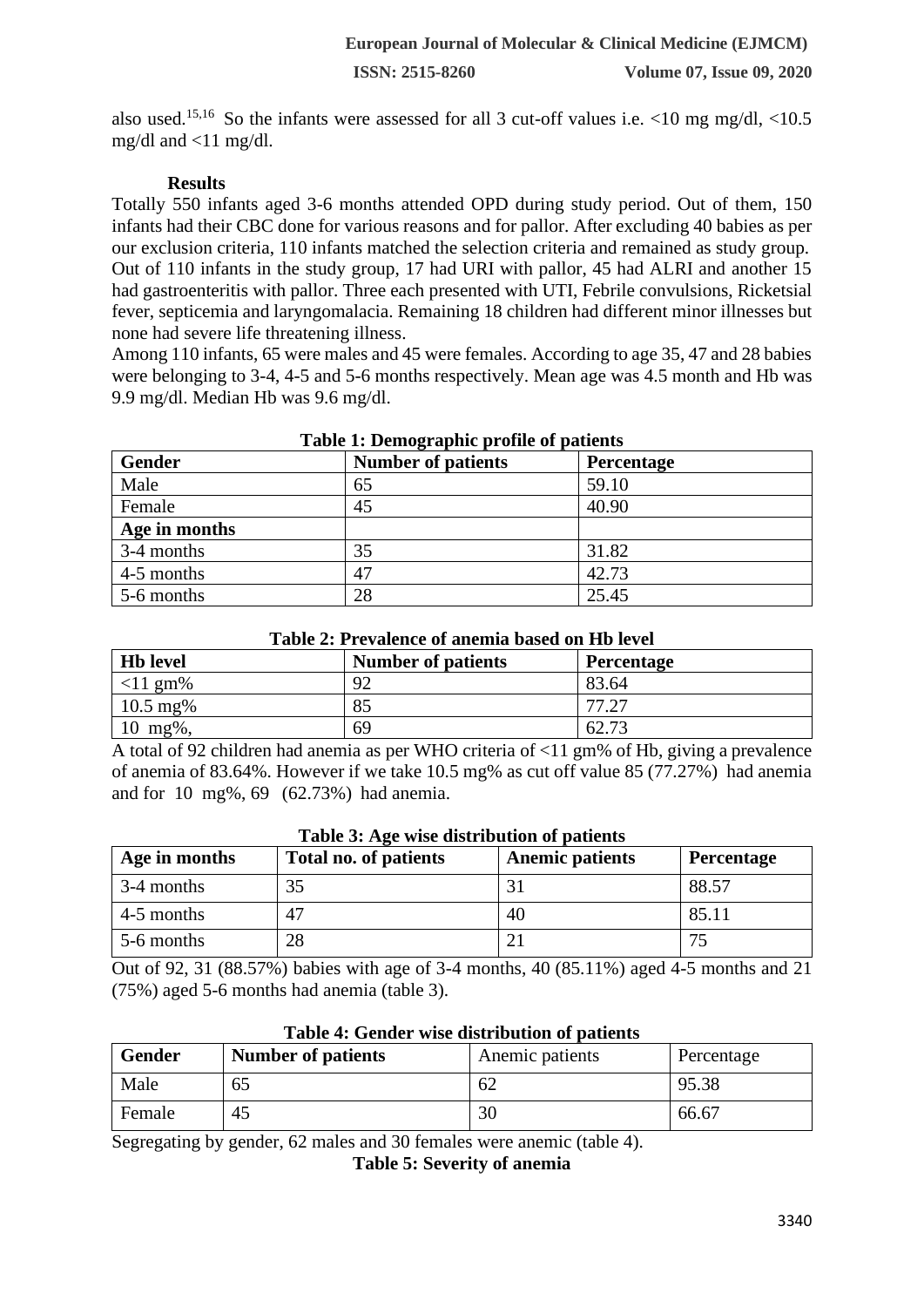#### **European Journal of Molecular & Clinical Medicine (EJMCM)**

**ISSN: 2515-8260 Volume 07, Issue 09, 2020**

| <b>Severity of anemia</b> | <b>Number of patients</b> | <b>Percentage</b> |
|---------------------------|---------------------------|-------------------|
| Mild anemia               | 66                        | 71.74             |
| Moderate anemia           | റി                        | 23.91             |
| Severe anemia             |                           |                   |

On classifying anemia based on severity as per WHO criteria for assessing severity of anemia in infants above 6 months, it was found that 66 had mild, 22 had moderate and 4 had severe anemia (table 5).

#### **Discussion**

In our study, the prevalence of anemia was 83.64%. A study conducted by Hemachitra et al to assess the prevalence of anemia in 3-6 months old babies with a similar cut off value of Hb showed a prevalence of  $65.8\%$ .<sup>17</sup> In Asia, the prevalence of anemia in children under 2 years of age may exceed 90%.<sup>18</sup> The prevalence of anemia among full-term infants may be as high as 80% at 3-6 months and 90% at 6-9 months of age.<sup>19</sup>

The extremely high prevalence of anemia in absolutely breast fed infants between 3-6 months of age is similar to the prevalence of anemia observed in children above 6 months. According to NHFS-III, 79% children under 3 years were anemic and in 6-23 months, 81.8% were anemic.<sup>18</sup> in another study conducted in India, 93.5% prevalence of anemia in children aged between 6 to 23 months.<sup>20</sup>A study conducted in Odisha yielded 94% prevalence of anemia in under 5 year children.<sup>21</sup> In a study conducted in Burma, the prevalence of anemia in children between 6-36 months was  $72.65\%$ <sup>22</sup>

We tried to find out the cause of anemia in the study group. Babies had no evidence of hookworm infestation, malaria, recurrent diarrhea, recurrent infections and malanurishment which can cause anemia in this age group. Alpha thalassemia trait is uncommon in this area.

A number of studies, conducted largely among infants aged 6-12 months, found that infants born to anemic mothers had a lower Hb concentration.<sup>23,24</sup> Eighty percent of the iron present in a newborn term infant is accumulated during the third trimester of pregnancy.<sup>25</sup> Hemachitra et al, in their study confirmed that low haemoglobin and poor weight gain in term 3-6 months old babies were significantly associated with maternal anemia in last trimester.<sup>17</sup> In support of this, various studies conducted to know the prevalence of anemia in mothers around this region showed high prevalence of anemia in pregnant mothers. Prevalence of anemia in antenatal mothers was 73% in Belgaum and 96.5% in Koppal, Karnataka India, whereas it was 98% in Sonipat Haryana India.26-28

Recently it has also been proved by different studies that time of umbilical cord clamping at the time of delivery also affects Hb levels in infants. These studies have reported that latetiming of cord clamping, might be associated with better hemoglobin values, higher stores of iron at 6 months of age and lower incidence of anemia.29-31 Delayed umbilical cord clamping (approximately 120 to 180 seconds after delivery) is associated with improved iron status (ferritin levels) at two to six months of age. $32,33$ 

As per previous literature available ,it was understood that the breastfeeding protected children from ID/IDA until the  $4<sup>th</sup>$  month of age.<sup>25,34</sup> So surveillance is required by the  $4<sup>th</sup>$  month after birth in order to identify children in need of iron supplementation in fully breastfed babies when they reach 4months instead of 6 months of age.<sup>29</sup> Therefore it is recommended that exclusive breastfed term infants receive an iron supplementation of 1 mg/kg per day, starting at 4 months of age and continued until appropriate iron-containing complementary foods have been introduced.<sup>25</sup> However in our study, Out of 92, 31 (88.57%) babies with age of 3-4 months, 40 (85.11%) aged 4-5 months and 21 (75%) aged 5-6 months had anemia. This suggests that anemia is common even at 3 months of age necessitating iron supplementation at 3 months. Even though the study population in the present study is biased towards sick children, high prevalence value is unexpected and alarming. One of the reason for higher prevalence of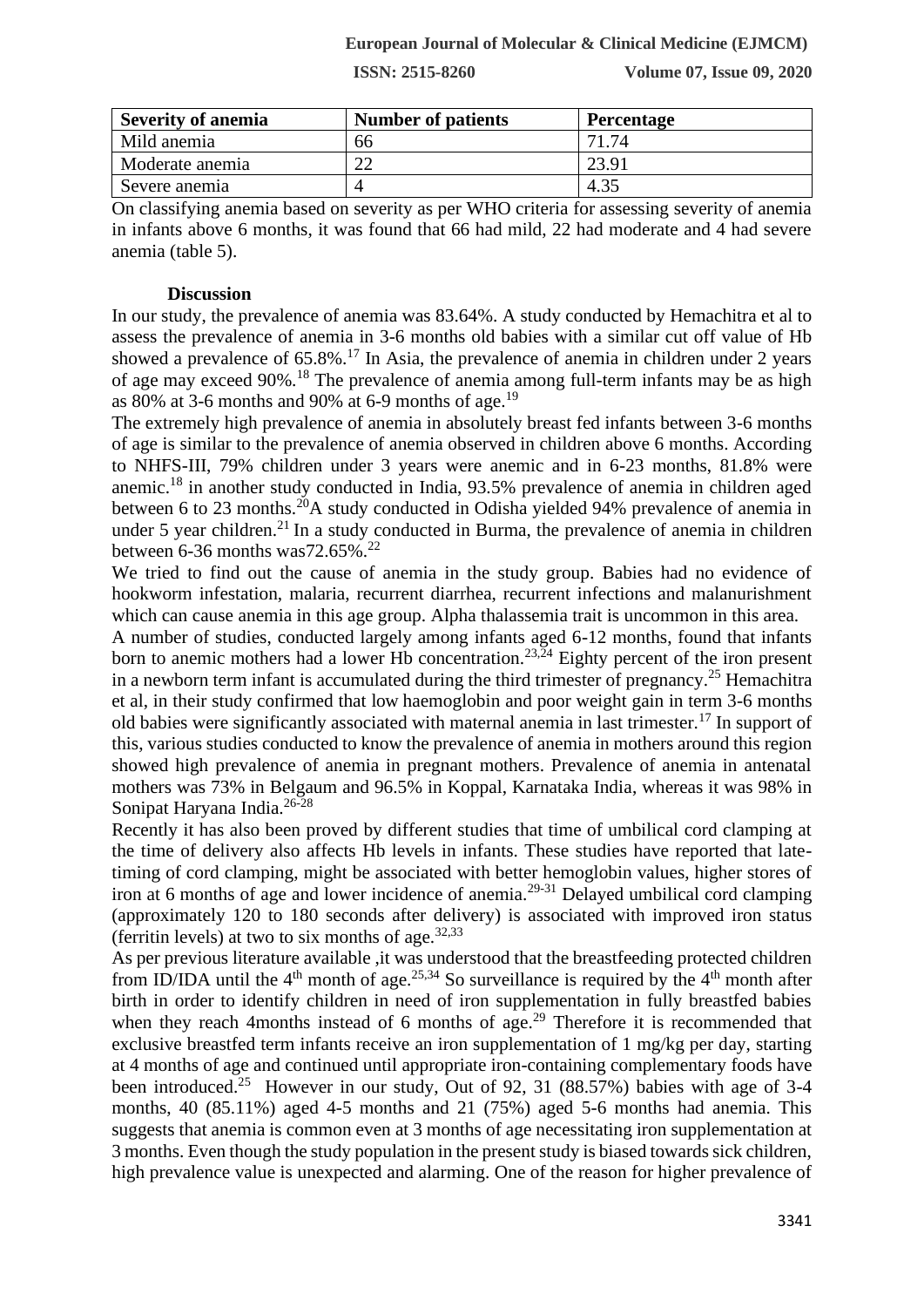**ISSN: 2515-8260 Volume 07, Issue 09, 2020**

anemia in the present study could be the high prevalence of maternal anemia in this region. The timing of cord clamping could not be assessed in our study. The other factors could be, majority of the children were poor, rural and from low socioeconomic status.35,36 Low socioeconomic status can play a role in different ways, including poorer nutritional status of the mother, maternal anemia and hence poorer fetal nutrition.<sup>13,16</sup> One more reason is delayed initiation of iron supplementation.

### **Conclusion**

We concluded that the **e**xclusively breastfed infants between 3-6 months are at increased risk of anemia. Therefore infants after 3 months, should be evaluated for anemia and iron deficiency which is the commonest cause of anemia. Such infants should be supplemented with oral iron in addition to exclusive breast feeding for 6 months, to prevent adverse effects of IDA on infants' growth and development.

## **Reference**

- 1. World Health Organization: The Optimal Duration of Exclusive Breastfeeding. 2001 [http://www.who.int/inf-pr-2001/en/ note2001-07.html].
- 2. American Academy of Pediatrics Work Group on Breastfeeding: Breastfeeding and the use of human milk. Pediatrics 1997, 100:1035-1039.
- 3. Glader B: Anemias of inadequate production. In Nelson Textbook of Pediatrics 17th edition. Edited by: Behrman, Kliegman, Jenson. Philadelphia: Saunders; 2004:1606- 1617.
- 4. Calvo EB, Galindo AC, Aspres NB: Iron status in exclusively breast-fed infants. Pediatrics 1992, 90:375-379.
- 5. Dewey KG, Cohen RJ, Rivera LL, Brown KH: Effects of age of introduction of complementary foods on iron status of breast-fed infants in Honduras. Am J Clin Nutr 1998, 67:878-884.
- 6. McMillan JA, Landaw SA, Oski FA: Iron sufficiency in breastfed infants and availability of iron from human milk. Pediatrics 1976, 58:686-691.
- 7. Owen GM, Garry PJ, Hooper EM, Gilbert BA, Pathak D: Iron nutriture of infants exclusively breastfed the first five months. J Pediatr 1981, 99:237-240.
- **8.** Zavaleta N, Nombera J, Rojas R, Hambraeus L, Gislason J, Lonnerdal B: Iron and lactoferrin in milk of anemic mothers given iron supplements. Nutr Res 1995, 15:681- 690
- 9. Ahamad S, Amir M, Ansari Z, Ahmed KN. Influence of maternal iron deficiency anemia on the fetal total body iron. Indian Pediatr. 1983;20:643-6.
- 10. Pasricha S. Determinants of Anemia among Young children in Rural India. Am Acad Pediatr. 2010;126:e140-9.
- 11. Dallman PR, Siimes MA, Stekel A. Iron deficiency in infancy and childhood. Am J Clin Nutrition 1980;33:86-118.
- 12. Wang M. Iron deficiency and other types of anemia in infants and children. Am Fam Phys. 2016;93(4):270-8.
- 13. De Pee S, Bloem MW, Sari M, Kiess L, Yip R, Kosen S. The high prevalence of low hemoglobin concentration among Indonesian infants aged 3-5 months is related to maternal anemia. J Nutr. 2002;132(8):2215-21.
- 14. World Health Organization. Haemoglobin concentrations for the diagnosis of anaemia and assessment of severity. 2011. Available at: https://apps.who.int/iris/handle/10665/85839. Accessed on 12 January 2021.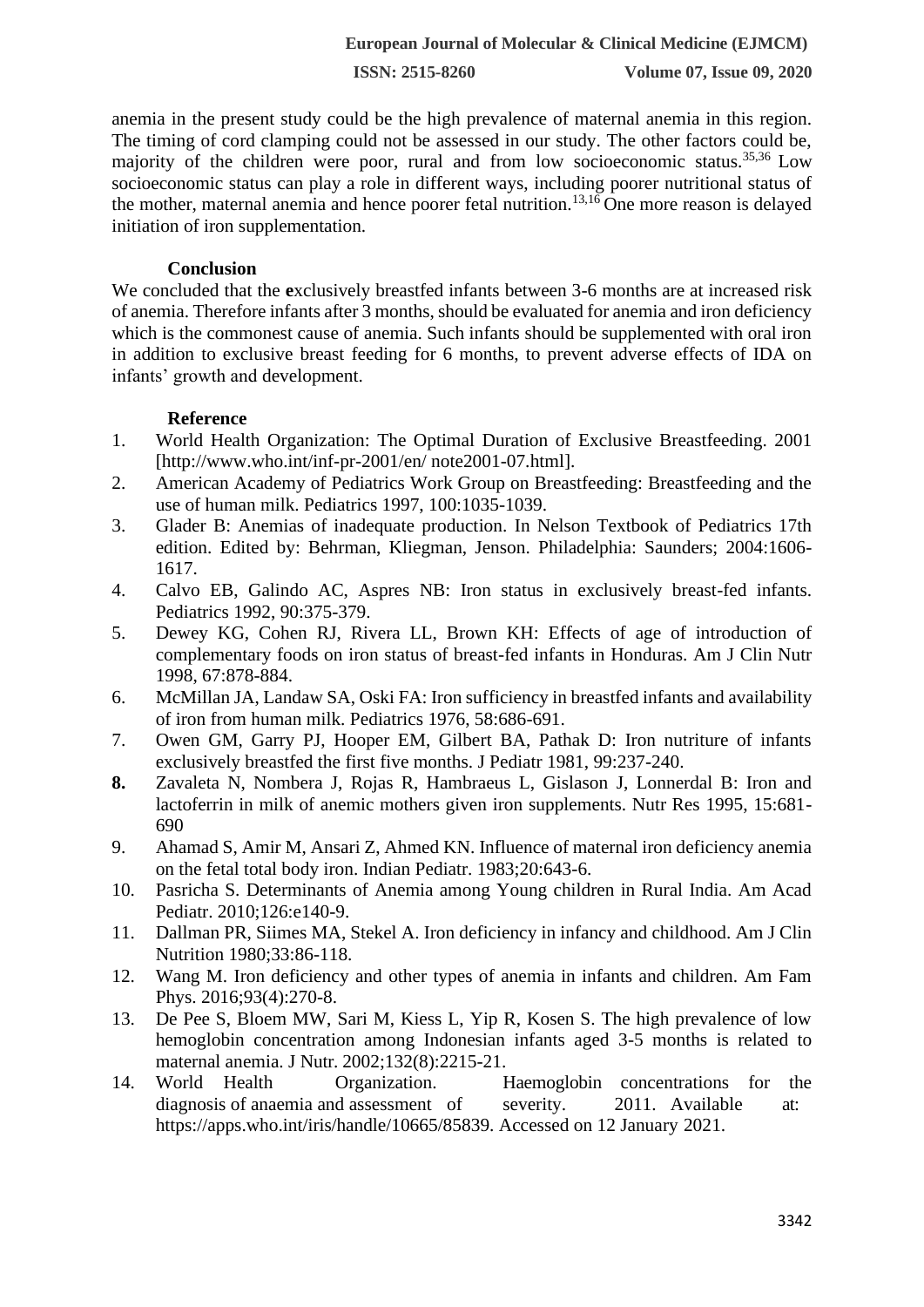- 15. Domellöf M, Cohen RJ, Dewey KG, Hernell O, Rivera LL, Lönnerdal B. Iron supplementation of breast-fed Honduran and Swedish infants from 4 to 9 months of age. J Pediatr. 2001;138(5):679-87.
- 16. Dhanasekaran R, Sumitha A, Suguna. Impact of maternal anaemia on cord blood haemoglobin. Int J Contemp Pediatr 2019;6:1235-8.
- 17. Hemachitra J, Monish A. Risk of infant anemia in 3-6 months old babies and its association with maternal anemia. Int J Contemp Pediatr. 2018;5(3):938.
- 18. Kotecha PV. Nutritional anemia in young children with focus on Asia and India. Indian J Community Med. 2011;36(1):8-16.
- 19. Lutter CK. Iron deficiency in young children in low- income countries and new approaches for its prevention. J Nutr. 2008;138:2523-8.
- 20. Marol RN, Marol RR, Marol RR. Prevalence of anemia in children with acute lower respiratory tract infection: a case control study in children between 6 months to 23 months. Int J Contemp Pediatr. 2020;7:1573-7.
- 21. Sahu T, Sahani NC, Patnaik L. Childhood anemia- a study in tribal area of Mohana block in Orissa. Indian J Community Med. 2007;32(1):43-5
- 22. Black MM, Quigg AM, Hurley KM, Pepper MR. Iron deficiency and iron-deficiency anemia in the first two years of life: strategies to prevent loss of developmental potential. Nutr Rev. 2011;69(1):S64- 70.
- 23. Strauss MB. Anemia of infancy from maternal iron deficiency in pregnancy. J Clin Invest. 1933;12(2):345-53.
- 24. Colomer J, Colomer C, Gutierrez D, Jubert A, Nolasco A, Donat J, et al. (1990) Anaemia during pregnancy as a risk factor for infant iron deficiency: report from the Valencia Infant Anaemia Cohort (VIAC) study. Paediatr Perinat Epidemiol. 1990;4:196-204.
- 25. Baker RD, Greer FR, Committee on Nutrition American Academy of Pediatrics. Diagnosis and prevention of iron deficiency and iron-deficiency anemia in infants and young children (0-3 years of age). Pediatrics. 2010;126(5):1040-50.
- 26. Prashant D. Prevalence of anemia among pregnant women attending antenatal clinics in rural field practice area of Jawaharlal Nehru Medical College, Belagavi, Karnataka, India. Int J Community Med Public Health. 2017;4(2):537.
- 27. Seema BN. Prevalence of anemia among pregnant women in rural Koppal: a study from teaching hospital, Koppal, India. Int J Reprod Contracept Obstet Gynecol. 2017;6(9):3792-5.
- 28. Mangla M, Singla D. Prevalence of anaemia among pregnant women in rural India: a longitudinal observational study. Int J Reprod Contracept Obstet Gynecol. 2016 Dec 15;5(10):3500-5
- 29. Marques RF, Taddei JA, Lopez FA, Braga JA. Breastfeeding exclusively and iron deficiency anemia during the first 6 months of age. Revista da Associação Médica Brasileira. 2014;60(1):18-22.
- 30. Chaparro CM, Neufeld LM, Alavez GT, Cedillo REL, Dewey KG. Effect of timing of umbilical cord clamping on iron status in Mexican infants: a randomized controlled trial. Lancet. 2006;367:1997- 2004.
- 31. Van Rheenen PF, Brabin BJ. A practical approach to timing cord clamping in resource poor settings. BMJ. 2006;333:954-8.
- 32. Hutton EK, Hassan ES. Late versus early clamping of the umbilical cord in full-term neonates: systematic review and meta-analysis of controlled trials. JAMA. 2007;297(11):1241-52.
- 33. Andersson O, Hellström-Westas L, Andersson D, Domellöf M. Effect of delayed versus early umbilical cord clamping on neonatal outcomes and iron status at 4 months: a randomised controlled trial. BMJ. 2011;343:d7157